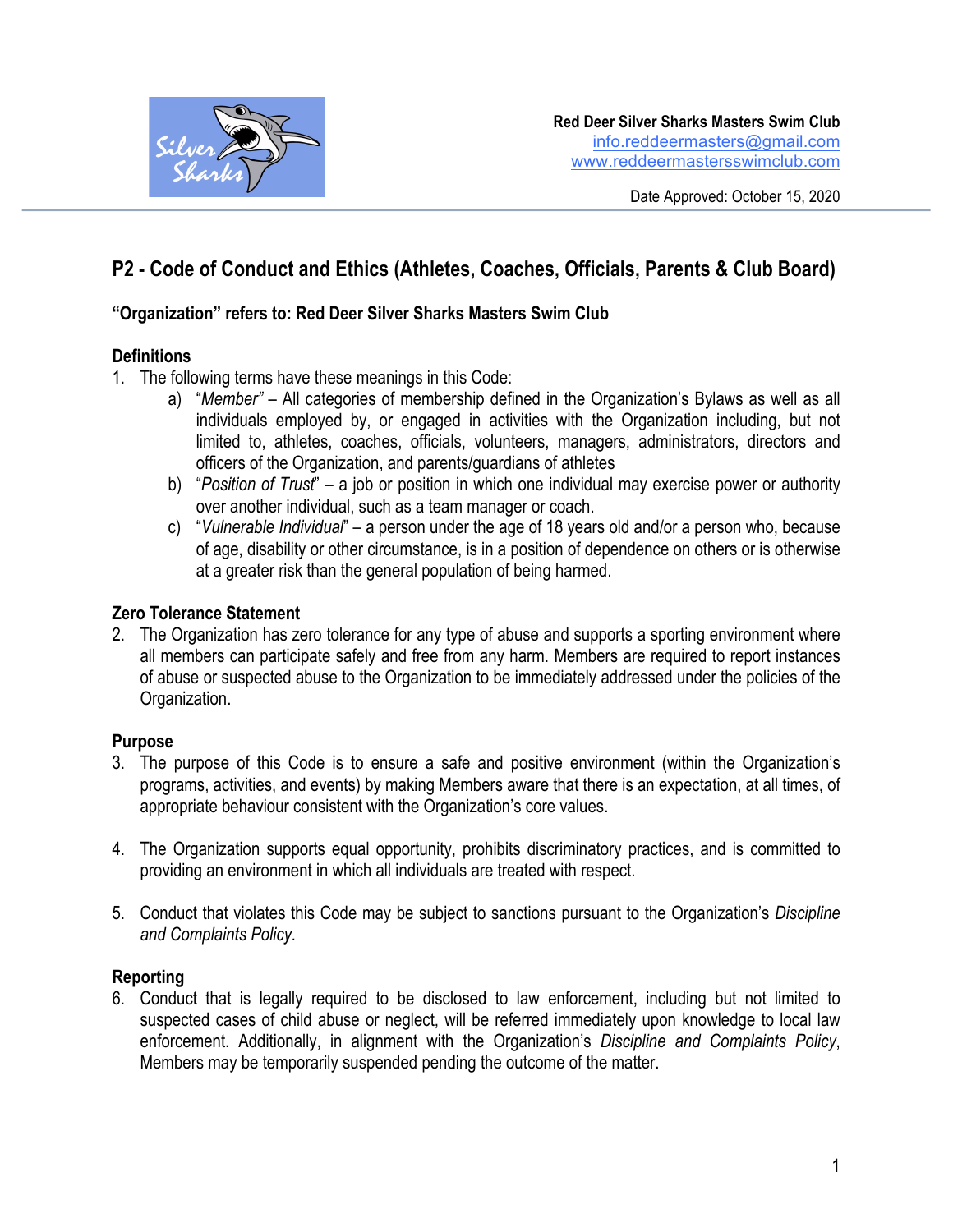#### **Application of this Code**

- 7. This Code applies to Members' conduct during the Organization's business, activities, and events including, but not limited to, competitions, practices, tryouts, training camps, travel associated with the Organization's activities, the Organization's office environment, and any meetings.
- 8. This Code also applies to Members' conduct outside of the Organization's business, activities, and events when such conduct adversely affects relationships within the Organization (and its work and sport environment) and is detrimental to the image and reputation of the Organization. Such applicability will be determined by the Organization at its sole discretion.
- 9. All Members, participating non-members and prospective members of the Organization, may be denied membership, censured, placed on probation, suspended for a definite or indefinite period of time without probation, fined or expelled from the Organization if their conduct is not held to the standard described in this Code of Conduct and in accordance with Swim Alberta's *Discipline and Complaints Policy*.

# **Responsibilities**

- 10. Members have a responsibility to:
	- a) Comply with the Organization's Bylaws, Policies and Procedures, including but not limited to:
		- i. Safe Sporting Environment Guiding Principle
		- ii. Equity, Inclusion and Universal Access Guiding Principle
		- iii. Screening Policy and Screening Disclosure Procedure Form
		- iv. Social Media Use Policy and Social Media Use Guidelines
		- v. Confidentiality Policy
		- vi. Conflict of Interest Policy
		- vii. Discipline and Complaints Policy
		- viii. Dispute Resolution Policy
		- ix. Appeal Policy
	- b) Maintain and enhance the dignity and self-esteem of the Organization members and other individuals by:
		- i. Demonstrating respect to individuals regardless of body type, physical characteristics, athletic ability, age, ancestry, colour, race, citizenship, ethnic origin, place of origin, creed, disability, family status, marital status, gender identity, gender expression, sex, and sexual orientation
		- ii. Focusing comments or criticism appropriately and avoiding public criticism of athletes, coaches, officials, organizers, volunteers, employees, or members
		- iii. Consistently demonstrating the spirit of sportsmanship, sport leadership, and ethical conduct
		- iv. Acting, when appropriate, to correct or prevent practices that are unjustly discriminatory
		- v. Consistently treating individuals fairly and reasonably
		- vi. Ensuring adherence to the rules of the sport and the spirit of those rules
	- c) When interacting with vulnerable individuals, or with individuals with whom there is a recognized power of authority or trust that exists, the individual in the Position of Trust is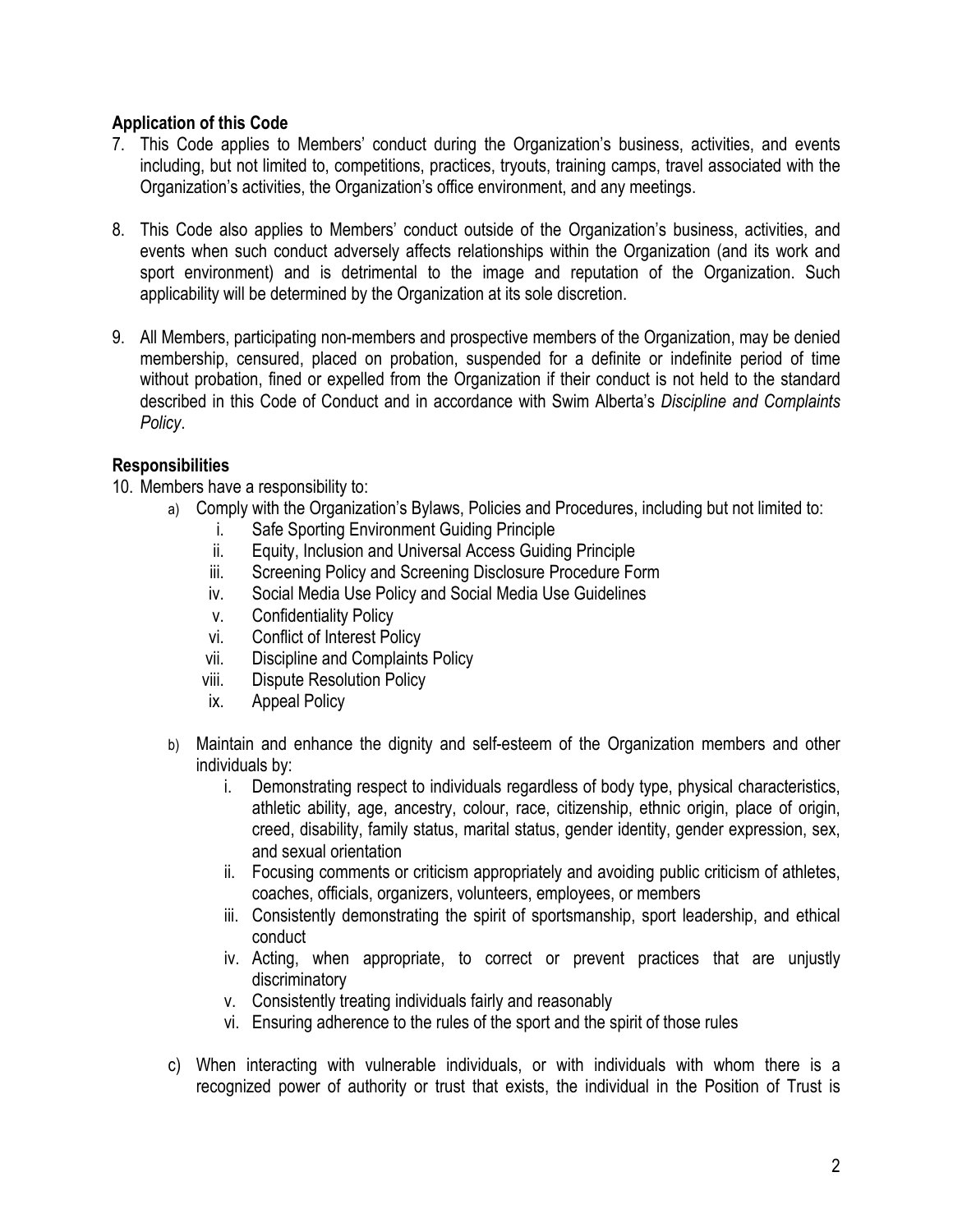required to enact practical approaches to these interactions. These include, but are not limited to:

- i. Limiting physical interactions to non-threatening or non-sexual touching (i.e. high-fives, pats on the back or shoulder, handshakes, specific skill instruction, etc.)
- ii. Ensuring the vulnerable individuals are always supervised by more than one adult
- iii. Ensuring that more than one person is responsible for team selection (thereby limiting the consolidation of power onto one individual).
- iv. Including parents/guardian in communication
- v. Ensuring that parents/guardians are aware that some non-personal communication between individuals and vulnerable individuals (e.g. coaches and athletes) may take place electronically (e.g. texting) and that this type of communication is now considered to be commonplace, especially with other older vulnerable individuals (e.g. teenagers). Note that such communication is subject to this Code of Conduct and Ethics and the Organization's *Social Media Policy*.
- vi. Ensure transportation of vulnerable individuals is with others present
- vii. Ensure accommodations of vulnerable individuals are not shared unless there is additional adult supervision or others present
- d) Refrain from any behaviour that constitutes abuse. Abuse refers to violence, mistreatment or neglect one may experience while in the care of someone they depend on or trust. Types of behaviour that constitute abuse include, but are not limited to:
	- i. Physical abuse; including beating, hitting, shaking, pushing, choking, biting, burning, kicking or assaulting an individual with a weapon. It also includes holding an individual under water, or any other dangerous or harmful use of force or restraint.
	- ii. Sexual abuse; including fondling, inviting an individual to touch or be touch sexually, intercourse, sexual assault, incest, sodomy, exhibitionism, or involving a child in prostitution or pornography
	- iii. Neglect; including failing to provide for an individual's physical, psychological or emotional development and well-being
	- iv. Emotional or psychological injury or abuse including aggressive verbal threats, social isolation, intimidation, exploitation, or routinely making unreasonable demands. It also includes exposing an individual to violence.
- e) Refrain from any behaviour that constitutes **harassment**, where harassment is defined as comment or conduct directed towards an individual or group, which is offensive, abusive, racist, sexist, degrading, or malicious. Types of behaviour that constitute harassment include, but are not limited to:
	- i. Written or verbal abuse, threats, or outbursts
	- ii. The display of visual material which is offensive or which one ought to know is offensive in the circumstances
	- iii. Unwelcome remarks, jokes, comments, innuendo, or taunts
	- iv. Leering or other suggestive or obscene gestures
	- v. Condescending or patronizing behaviour which is intended to undermine self-esteem, diminish performance or adversely affect working conditions
	- vi. Practical jokes which endanger a person's safety, or negatively affect performance
	- vii. Any form of hazing where hazing is defined as "*Any potentially humiliating, degrading, abusive, or dangerous activity expected of a junior-ranking athlete by a more senior*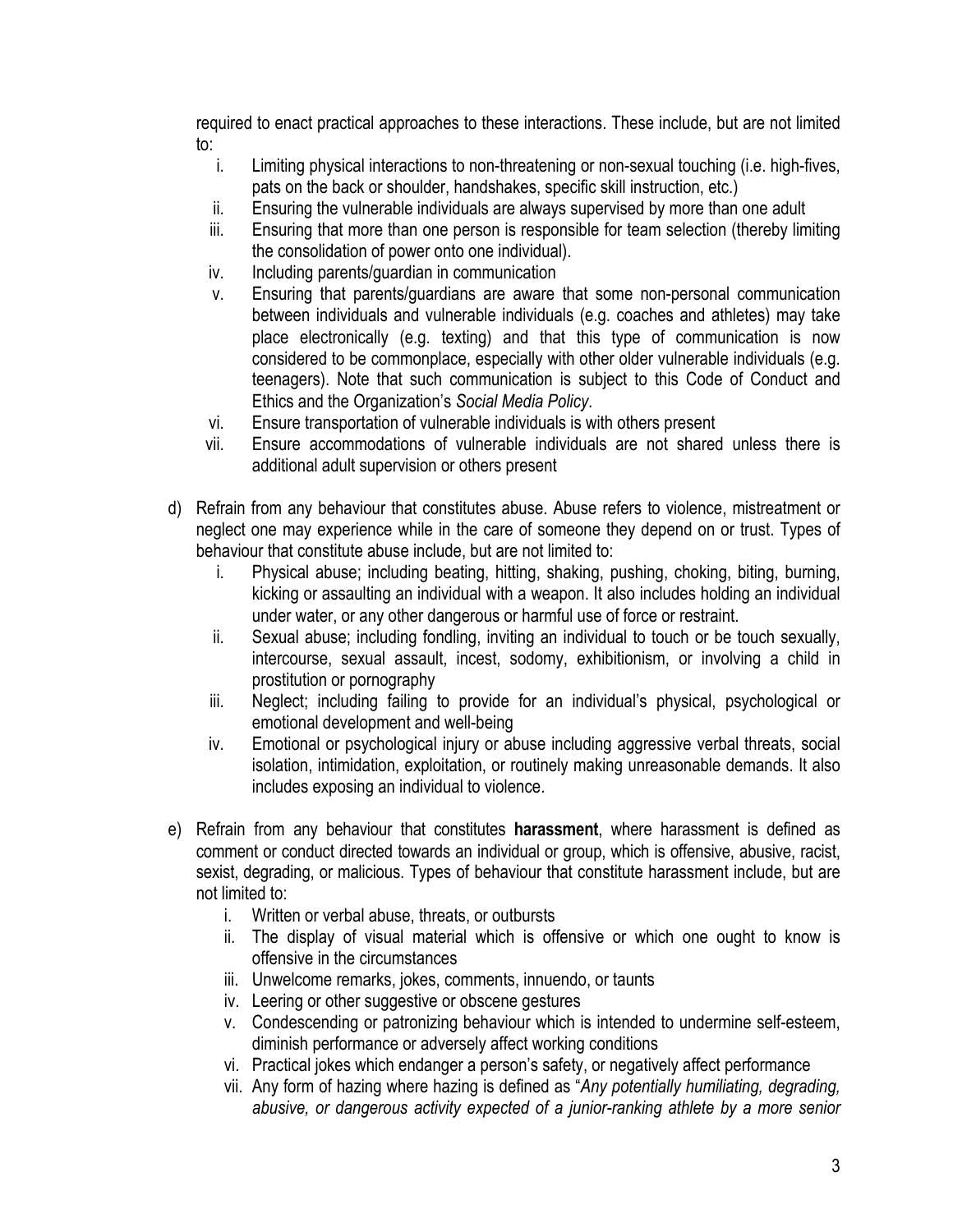*teammate, which does not contribute to either athlete's positive development, but is required to be accepted as part of a team, regardless of the junior-ranking athlete's willingness to participate. This includes, but is not limited to, any activity, no matter how traditional or seemingly benign, that sets apart or alienates any teammate based on class, number of years on the team, or athletic ability."*

- viii. Behaviours such as those described above that are not directed towards a specific individual or group but have the same effect of creating a negative or hostile environment
- ix. Retaliation or threats of retaliation against an individual who reports harassment to the **Organization**
- f) Refrain from any behaviour that constitutes sexual harassment, where sexual harassment is defined as unwelcome sexual comments and sexual advances, requests for sexual favours, or conduct of a sexual nature. Types of behaviour that constitute sexual harassment include, but are not limited to:
	- i. Sexist jokes
	- ii. Display of sexually offensive material
	- iii. Sexually degrading words used to describe a person
	- iv. Inquiries or comments about a person's sex life
	- v. Unwelcome sexual flirtations, advances, or propositions
	- vi. Unwanted contact
- g) Refrain from any behaviour that constitutes violence, where violence is defined as the exercise of physical force by a person that causes or could cause physical injury; an attempt to exercise physical force against an individual that could cause physical injury to the individual; or a statement or behaviour that an individual may reasonably interpret as a threat to exercise physical force against the individual. Types of violent activities include, but are not limited to:
	- i. Verbal threats to attack
	- ii. Sending or leaving threatening notes or electronic communication
	- iii. Making threatening physical gestures
	- iv. Wielding a weapon
	- v. Hitting, pinching or unwanted touching which is not accidental
	- vi. Throwing an object
	- vii. Blocking normal movement or physical interference with or without the use of equipment
	- viii. Sexual violence
	- ix. Any attempt to engage in the type of conduct outlined above
- h) Abstain from the non-medical use of drugs or the use of performance-enhancing drugs or methods. More specifically, the Organization adopts and adheres to the Canadian Anti-Doping Program. Any infraction under this Program shall be considered an infraction of this Code and may be subject to further disciplinary action, and possible sanction, pursuant to the Organization's *Discipline and Complaints Policy*. The Organization will respect any penalty enacted pursuant to a breach of the Canadian Anti-Doping Program, whether imposed by the Organization or any other sport organization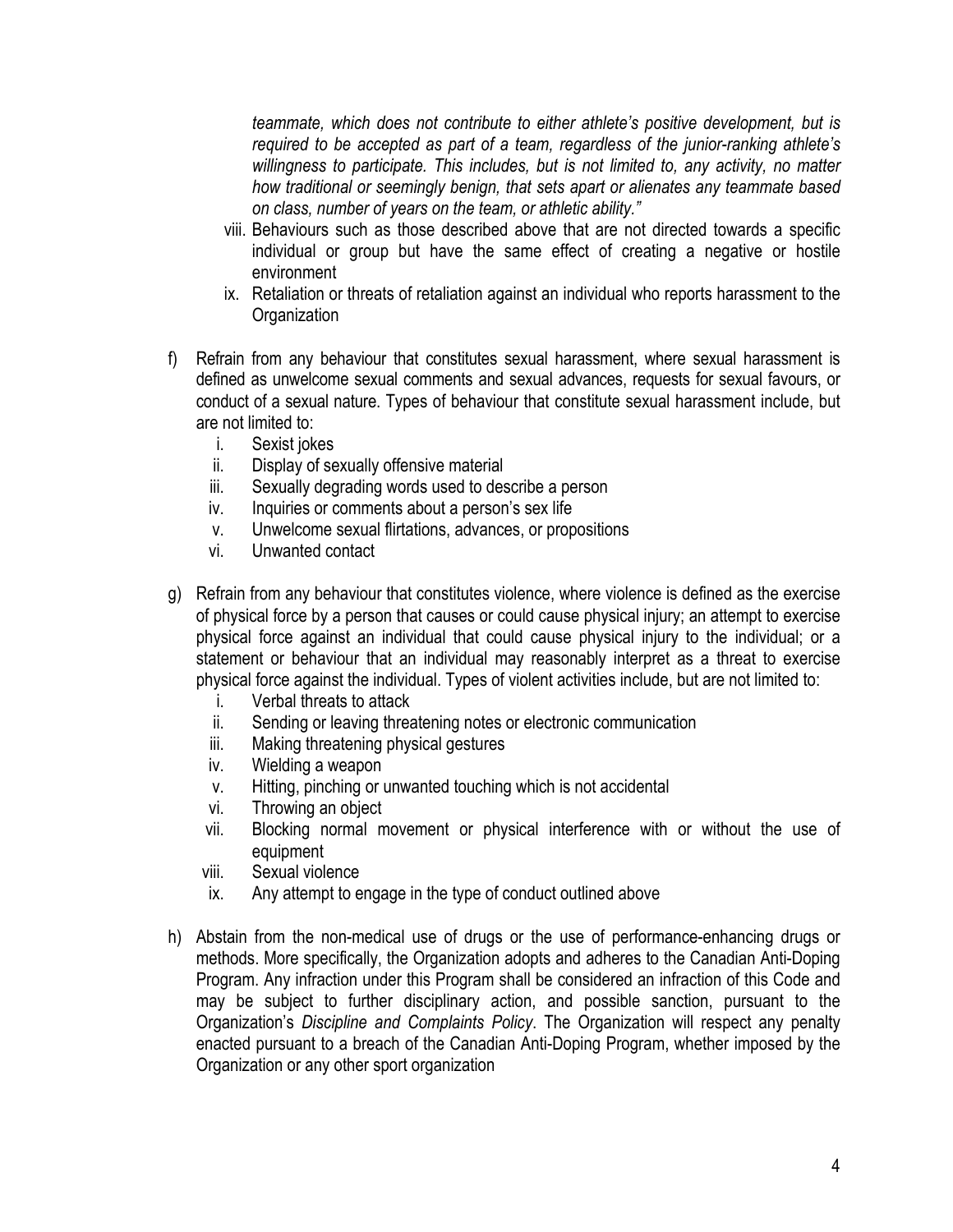- i) Refrain from associating with any person for the purpose of coaching, training, competition, instruction, administration, management, athletic development, or supervision of the sport, who has incurred an anti-doping rule violation and is serving a sanction involving a period of ineligibility imposed pursuant to the Canadian Anti-Doping Program and/or the World Anti-Doping Code and recognized by the Canadian Centre for Ethics in Sport (CCES)
- j) Refrain from the use of power or authority in an attempt to coerce another person to engage in inappropriate activities
- k) In the case of adults, avoid consuming legal intoxicants in situations where minors are present and take reasonable steps to manage the responsible consumption of legal intoxicants in adult-oriented social situations associated with the Organization's events
- l) Respect the property of others and not wilfully cause damage
- m) Promote swimming in the most constructive and positive manner possible
- n) Adhere to all federal, provincial, municipal and host country laws

# **Board/Committee Members and Staff**

- 11. In addition to section 10 (above), the Organization's Board Members, Committee Members, and Staff will have additional responsibilities to:
	- a) Function primarily as a member of the Board and/or committee(s) of the Organization; not as a member of any other particular member or constituency
	- b) Act with honesty and integrity and conduct themselves in a manner consistent with the nature and responsibilities of the Organization's business and the maintenance of Member confidence
	- c) Ensure that the Organization's financial affairs are conducted in a responsible and transparent manner with due regard for all fiduciary responsibilities
	- d) Conduct themselves openly, professionally, lawfully and in good faith in the best interests of the Organization
	- e) Be independent and impartial and not be influenced by self-interest, outside pressure, expectation of reward, or fear of criticism
	- f) Behave with decorum appropriate to both circumstance and position and be fair, equitable, considerate, and honest in dealings with others
	- g) Keep informed about the Organization's activities, the provincial sport community, and general trends in the sectors in which they operate
	- h) Exercise the degree of care, diligence, and skill required in the performance of their duties pursuant to the laws under which the Organization is incorporated
	- i) Respect the confidentiality appropriate to issues of a sensitive nature
	- j) Ensure that all Members are given sufficient opportunity to express opinions, and that all opinions are given due consideration and weight
	- k) Respect the decisions of the majority
	- l) Commit the time to attend meetings and be diligent in preparation for, and participation in, discussions at such meetings
	- m) Have a thorough knowledge and understanding of all the Organization's governance documents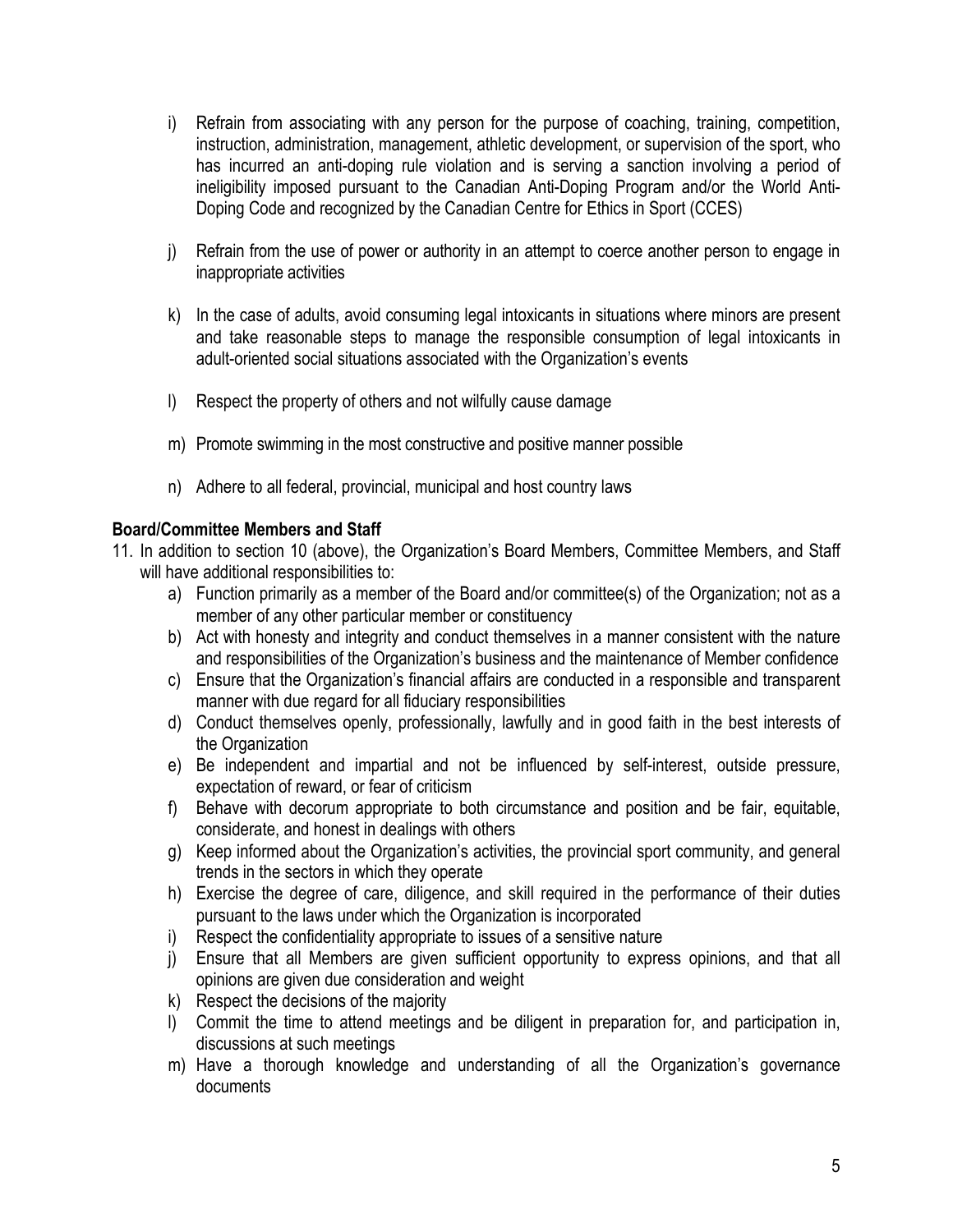n) Conform to the bylaws and policies approved by the Organization; in particular this Code of Conduct and Ethics as well as the *Conflict of Interest Policy* and *Confidentiality Policy*

# **Coaches**

- 12. In addition to section 10 (above), coaches have many additional responsibilities. The coach-athlete relationship is a privileged one and plays a critical role in the personal, sport, and athletic development of the athlete. Coaches must understand and respect the inherent power imbalance that exists in this relationship and must be extremely careful not to abuse it, consciously or unconsciously. Coaches will:
	- a) Ensure a safe environment by selecting activities and establishing controls that are suitable for the age, experience, ability, and fitness level of the involved athletes
	- b) Avoid compromising the present and future health of athletes by communicating and cooperating with sport medicine professionals in the diagnosis, treatment, and management of athletes' medical and psychological treatments
	- c) Support the coaching staff of a training camp, provincial team, or national team; should an athlete qualify for participation with one of these programs
	- d) Provide athletes (and the parents/guardians of minor athletes) with the information necessary to be involved in the decisions that affect the athlete
	- e) Act in the best interest of the athlete's development as a whole person
	- f) Respect other coaches and, should an athlete desire to change coaches, support and cooperate with the other coach in the exchange of information
	- g) Meet the highest standards of credentials, integrity and suitability, including but not limited to such considerations established by the Organization's *Screening Policy*
	- h) Report any ongoing criminal investigation, conviction, or existing bail conditions
	- i) Under no circumstances provide, promote, or condone the use of drugs (other than properly prescribed medications) or performance-enhancing substances and, in the case of minors, alcohol and/or tobacco
	- j) Respect other athletes and, in dealings with them, not encroach upon topics or actions which are deemed to be within the realm of 'coaching', unless after first receiving approval from the coaches who are responsible for the athletes
	- k) Not engage in a sexual relationship with an athlete under 18 years old, or an intimate or sexual relationship with an athlete over the age of 18 if the coach is in a position of power, trust, or authority over the athlete
	- l) Recognize the power inherent in the position of coach and respect and promote the rights of all participants in sport. This is accomplished by establishing and following procedures for confidentiality (right to privacy), informed participation, and fair and reasonable treatment. Coaches have a special responsibility to respect and promote the rights of participants who are in a vulnerable or dependent position and less able to protect their own rights
	- m) Dress professionally, neatly, and inoffensively
	- n) Use inoffensive language, taking into account the audience being addressed

#### **Athletes**

13. In addition to section 10 (above), athletes will have additional responsibilities to:

- a) Report any medical problems in a timely fashion, when such problems may limit their ability to travel, practice, or compete
- b) Participate and appear on-time and prepared to participate to their best abilities in all competitions, practices, training sessions, events, activities, or projects